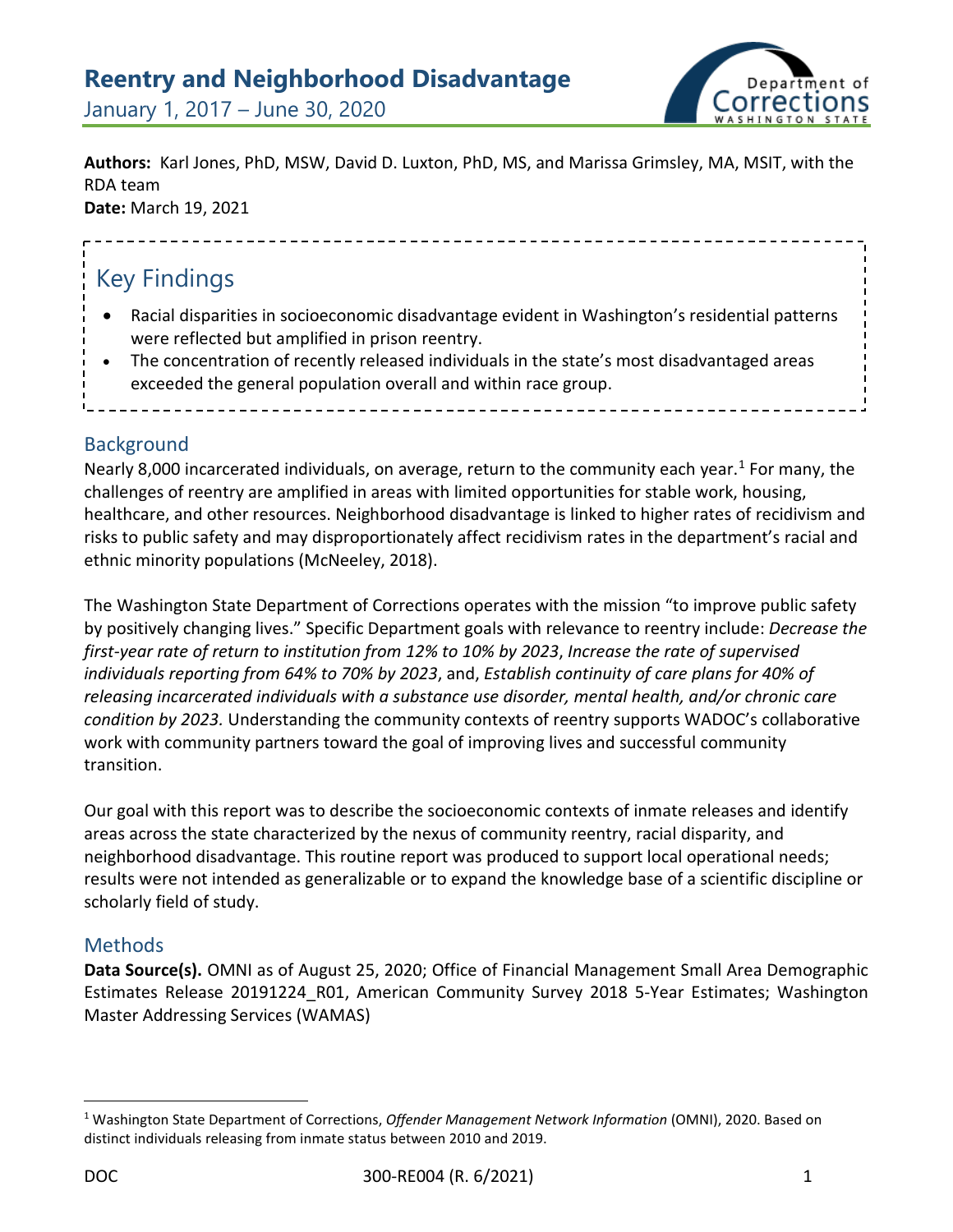**Participants.** A preliminary dataset included all individuals released from inmate status between January 1, 2017 and June 30, 2020 after a term of confinement of at least one year. Excluding decedents, individuals releasing to another state, federal custody, as homeless, or to an otherwise unverifiable location produced a dataset with *n* = 12,097 releases, or 91.2% of the initial data.

**Analytic Approach.** Neighborhood socioeconomic context was defined with a composite index based on the following census tract level variables: a) percent of adults 25 and older with less than high school education, b) percent 16 and over unemployed, c) percent 18 to 65 in poverty, d) percent of households receiving public assistance, e) percent of children in a single-parent household, and f) percent of households with income less than \$30,000. With the potential for outlying percentages in small area estimates, data was transformed by robust principal components analysis to identify a component retaining 64% of variation of the original data.

The socioeconomic contexts of reentry were described by race, and in relation to the general population. Given racial disparities 1) within the general population, 2) between the reentry and general population, and 3) within the reentry population itself, a second set of analyses identified places in the state with an above average association between socioeconomic disadvantage and reentry location by race. Tracts were identified by geographically weighted regression modeling counts of released individuals by race offset by estimated general population, also by race, as dependent on neighborhood socioeconomic disadvantage.

## Results

Population demographic characteristics are shown in Table 1. White non-Hispanic individuals were the racial majority in both the reentry and general populations. Black non-Hispanic and American Indian and Alaska Native individuals were disproportionately over-represented in the reentry relative to general population.

|                                             | <b>DOC Releases</b> | State Population,<br>Ages 20-64 (3-year average) |
|---------------------------------------------|---------------------|--------------------------------------------------|
| Count                                       | 12,097              | 4,257,914                                        |
| Race/Ethnicity                              |                     |                                                  |
| White non-Hispanic                          | 7,691 (63.6%)       | 3,050,374 (71.6%)                                |
| <b>Black non-Hispanic</b>                   | 1,989 (16.4%)       | 177,855 (4.2%)                                   |
| Hispanic                                    | 1,383 (11.4%)       | 523,191 (12.3%)                                  |
| American Indian and Alaska<br><b>Native</b> | 624 (5.2%)          | 56,307 (1.3%)                                    |
| Asian and Pacific Islander                  | 410 (3.4%)          | 450,187 (10.6%)                                  |

*Table 1. Population demographics.*

*NOTE*: DOC releases are by distinct inmate admission. State population is from OFM small area estimates. *Asian* and *Native Hawaiian and Other Pacific Islander* are grouped in OMNI.

## **Population Distribution by Neighborhood Type**

The distribution of individuals across neighborhoods characterized by their level of socioeconomic disadvantage is shown by race and population in Figure 1. Disadvantage scores are percentile ranked with the 50<sup>th</sup> percentile indicating areas where half of all other neighborhoods across the state are less disadvantaged and half are more disadvantaged.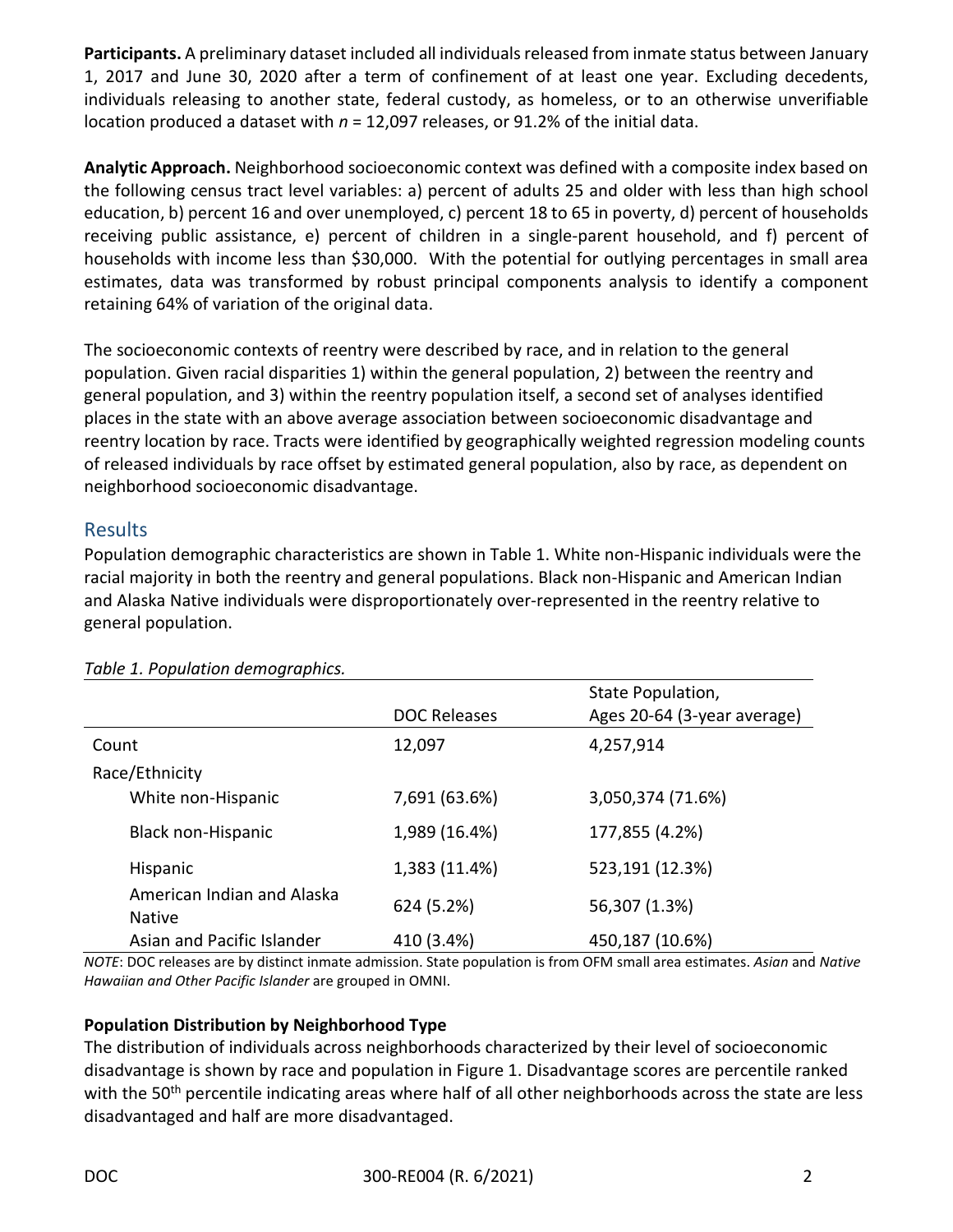*Figure 1. Distribution of Washington and DOC Reentry populations over neighborhood type by race.* 



NOTE: Boxplots are population quartiles, with shaded areas representing half of each group (from left to right, 25<sup>th</sup> to 75<sup>th</sup> percentile of group population).

Relative to Washington's population, generally, the reentry population tended to locate in areas with a higher degree of disadvantage, both overall and by race. Race differences in the general population were reflected in the reentry population such that Black, Hispanic, and American Indian and Alaska Native individuals were generally more likely than White individuals to release to areas with a higher degree of disadvantage.

Proportional differences in the extremes of disadvantage were more telling of disparity in the reentry population (Table 2). For example, concentrations in the extremes in the general population were such that for every one Black or Hispanic adult living in one of the state's least disadvantaged areas, there were three living in one of the most disadvantaged areas (i.e., 80/20 ratios of roughly 3:1 in both groups). Concentrations in the extremes in the reentry population, however, were 10:1 and 14:1 for Black and Hispanic individuals, respectively. The department's American Indian population similarly released to the most-versus-least disadvantaged areas at a ratio of 11:1.

|                    |                             | Neighborhood Deprivation Score Quintile |       |  |
|--------------------|-----------------------------|-----------------------------------------|-------|--|
|                    | 20 <sup>th</sup> Percentile | 80 <sup>th</sup> Percentile             | 80/20 |  |
|                    | (Least Disadvantaged)       | (Most Disadvantaged)                    | Ratio |  |
| White              |                             |                                         |       |  |
| General            | 23.2%                       | 15.0%                                   | 0.6   |  |
| <b>DOC Reentry</b> | 6.9%                        | 34.2%                                   | 4.9   |  |
| <b>Black</b>       |                             |                                         |       |  |
| General            | 11.3%                       | 29.1%                                   | 2.6   |  |
| <b>DOC Reentry</b> | 3.9%                        | 40.3%                                   | 10.3  |  |
| Hispanic           |                             |                                         |       |  |
| General            | 10.6%                       | 34.9%                                   | 3.3   |  |
| <b>DOC Reentry</b> | 3.3%                        | 46.1%                                   | 13.8  |  |

*Table 2. Percent and ratio of population in Washington's least and most disadvantaged neighborhoods by race.*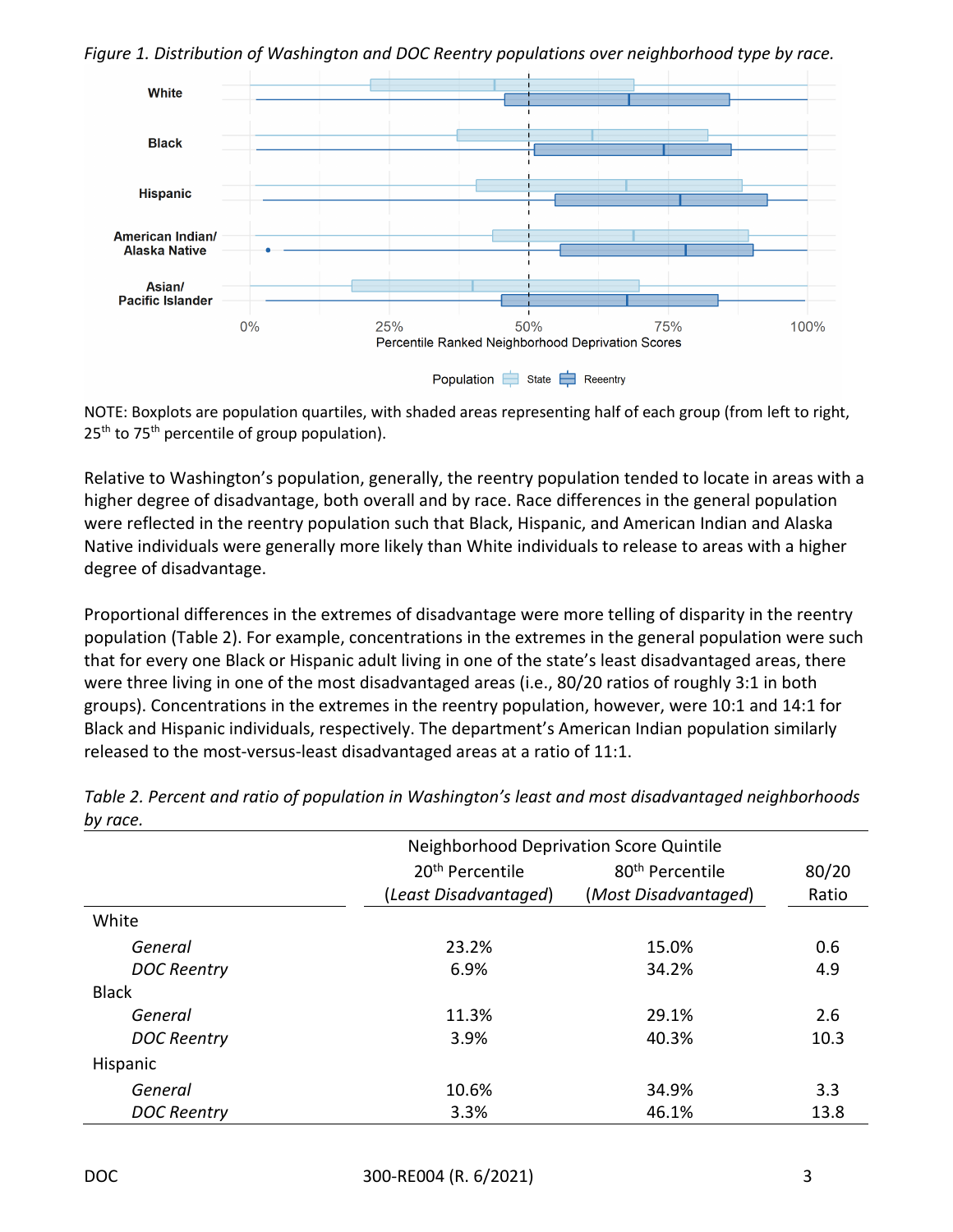|                               | Neighborhood Deprivation Score Quintile |                             |       |
|-------------------------------|-----------------------------------------|-----------------------------|-------|
|                               | 20 <sup>th</sup> Percentile             | 80 <sup>th</sup> Percentile | 80/20 |
|                               | (Least Disadvantaged)                   | (Most Disadvantaged)        | Ratio |
| American Indian/Alaska Native |                                         |                             |       |
| General                       | 9.1%                                    | 39.3%                       | 4.3   |
| <b>DOC Reentry</b>            | 4.5%                                    | 48.6%                       | 10.8  |
| Asian/Pacific Islander        |                                         |                             |       |
| General                       | 27.3%                                   | 16.1%                       | 0.6   |
| <b>DOC Reentry</b>            | 5.1%                                    | 32.0%                       | 6.2   |

*Table 2. Percent and ratio of population in Washington's least and most disadvantaged neighborhoods by race, continued.*

#### **Local Variation in the Association between Reentry and Deprivation**

Given a general association between neighborhood disadvantage and prison reentry described in the previous section, local variation – specifically, neighborhoods with a higher than average association between disadvantage and prison reentry – is presented below by race.

*Figure 2. Areas with above average association between neighborhood disadvantage and the prevalence of the Black reentry population relative to Black general population.*



*NOTE*: Red highlighted areas are census tracts; adjacent tracts are merged.

**Black Population.** Areas where the prevalence of the Black reentry population relative to the general population of Black adults was most strongly associated with socioeconomic disadvantage are shown in Figure 2.

Areas highlighted in red represent:

- 24.1% of the Black reentry population and 10% of the Black general population
- 14.6% on average adults 25 and older with less than a high school education
- 22.7% on average adults 18 to 65 in poverty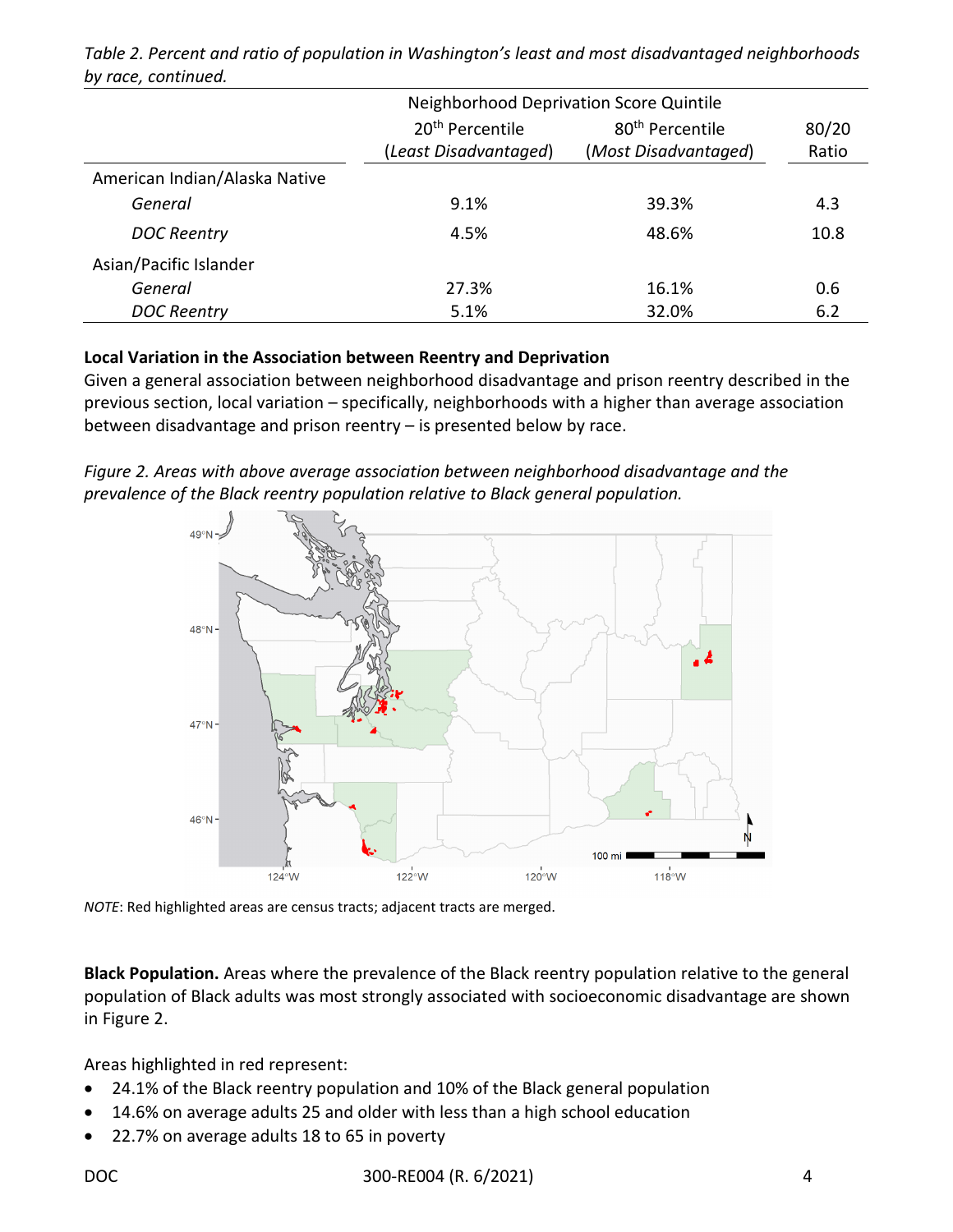8.5% on average in the workforce and unemployed

*Figure 3. Areas with above average association between neighborhood disadvantage and prevalence of Hispanic reentry population relative to Hispanic general population.*



*NOTE*: Red highlighted areas are census tracts; adjacent tracts are merged.

**Hispanic Population.** Areas where the prevalence of the Hispanic reentry relative to general population was most strongly affected by socioeconomic disadvantage are shown in Figure 3.

Areas highlighted in red represent:

- 15.6% of the Hispanic reentry population and 10.9% of the Hispanic general population
- 33.0% on average adults 25 and older with less than a high school education
- 20.9% on average adults 18 to 65 in poverty
- 8.4% on average in the workforce and unemployed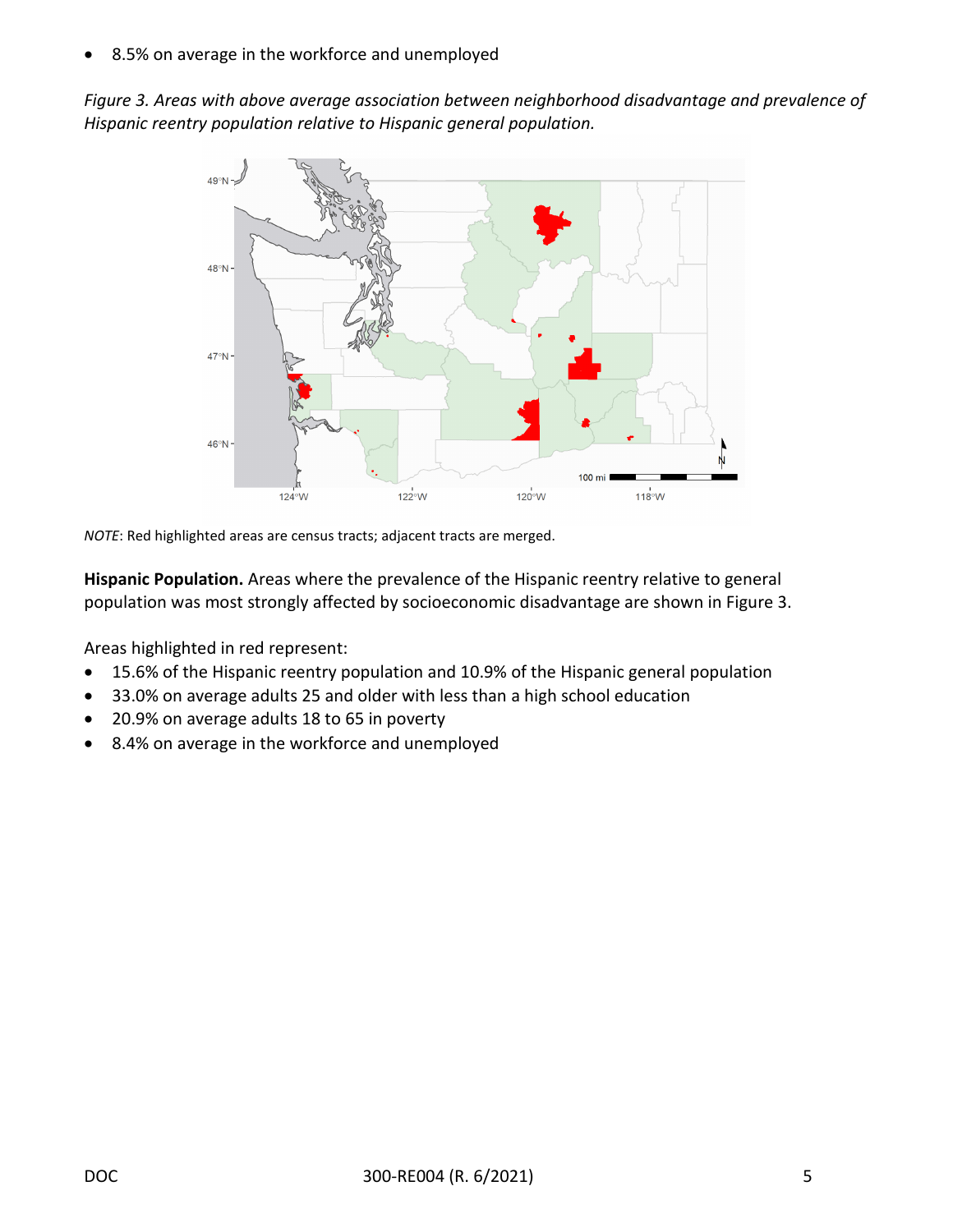*Figure 4. Areas with above average association between neighborhood disadvantage and prevalence of American Indian and Alaska Native reentry relative to general population.*



*NOTE*: Red highlighted areas are census tracts; adjacent tracts are merged.

**American Indian and Alaska Native Population.** Areas where the prevalence of the American Indian and Alaska Native reentry population was most strongly affected by socioeconomic disadvantage are shown in Figure 4.

Areas highlighted in red represent:

- 15.7% of the American Indian and Alaska Native reentry population and 10.8% of the American Indian and Alaska Native general population
- 22.6% on average adults 25 and older with less than a high school education
- 25.8% on average adults 18 to 65 in poverty
- 9.4% on average in the workforce and unemployed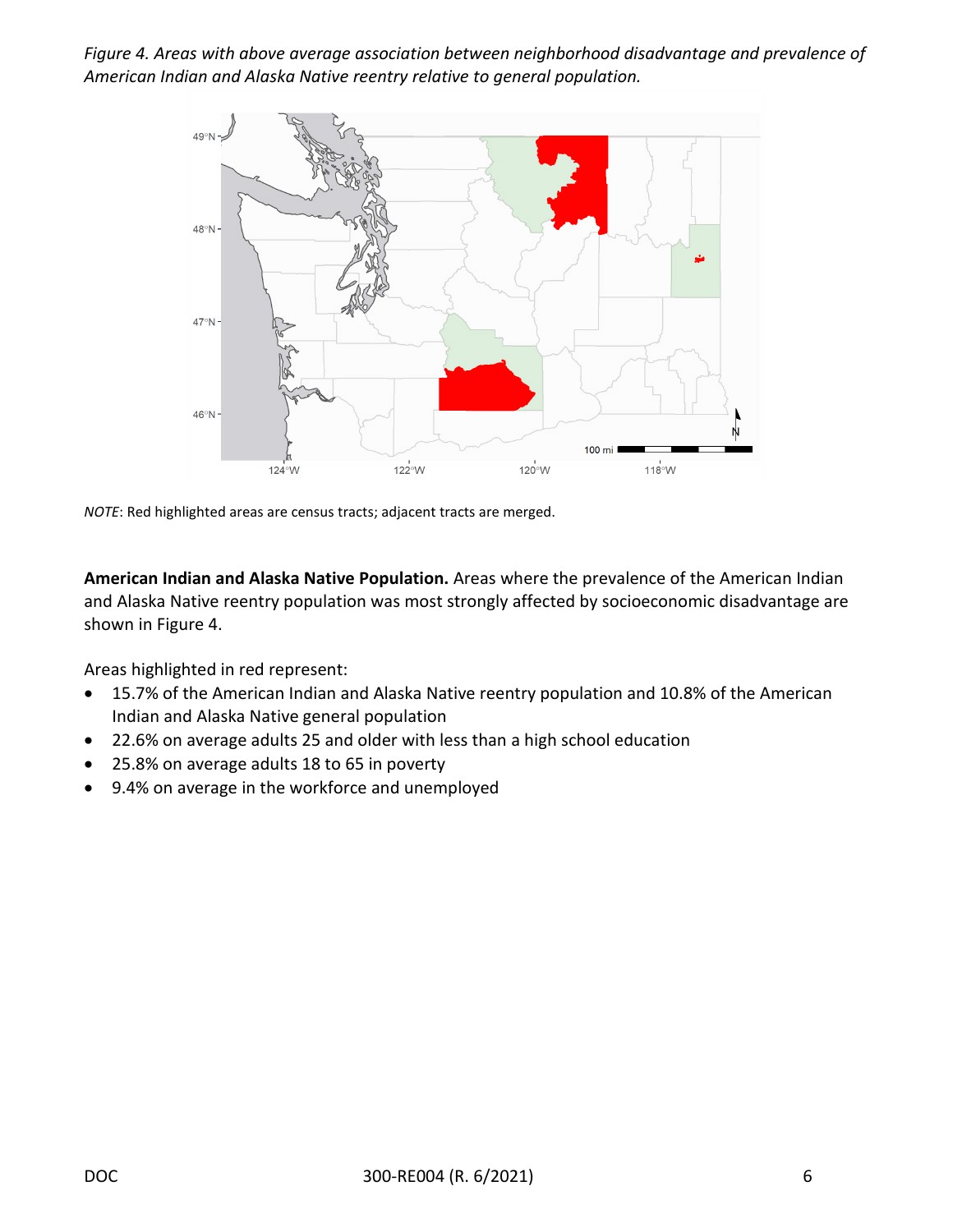*Figure 5. Areas with above average association between neighborhood disadvantage and prevalence of Asian and Pacific Islander reentry relative to general population.*



*NOTE*: Red highlighted areas are census tracts; adjacent tracts are merged.

**Asian and Pacific Islander Population.** Figure 5 shows areas where the prevalence of the Asian and Pacific Islander reentry was strongly related to socioeconomic disadvantage.

Areas highlighted in red represent:

- 12.9% of the Asian and Pacific Islander reentry population and 1.1% of Asian and 3.5% Pacific Islander general population
- 14.3% on average adults 25 and older with less than a high school education
- 21.6% on average adults 18 to 65 in poverty
- 7.9% on average in the workforce and unemployed

#### Limitations

Results reflect an established method of measuring neighborhood-level socioeconomic disadvantage; however, there are several alternate approaches. Future analyses, especially those in partnership with other state agencies working to address disparities of opportunity, may use additional neighborhoodlevel data to refine the measure and its application towards supporting communities.

Under Washington statute RCW 72.09.270, barring exceptional circumstances having direct impact on public safety or a person's post-release outcomes, individuals releasing from prison return to their county of origin. However, the extent to which neighborhood-level releases correspond to neighborhood of origin, however, is unknown given data limitations. Similarly, data reflect the Department's knowledge at the time of release, and do not represent post-release mobility. Understanding the degree to which reentry affects population sorting beyond general residential patterns, and the utility of present findings to upstream intervention require further analysis and additional data sources.